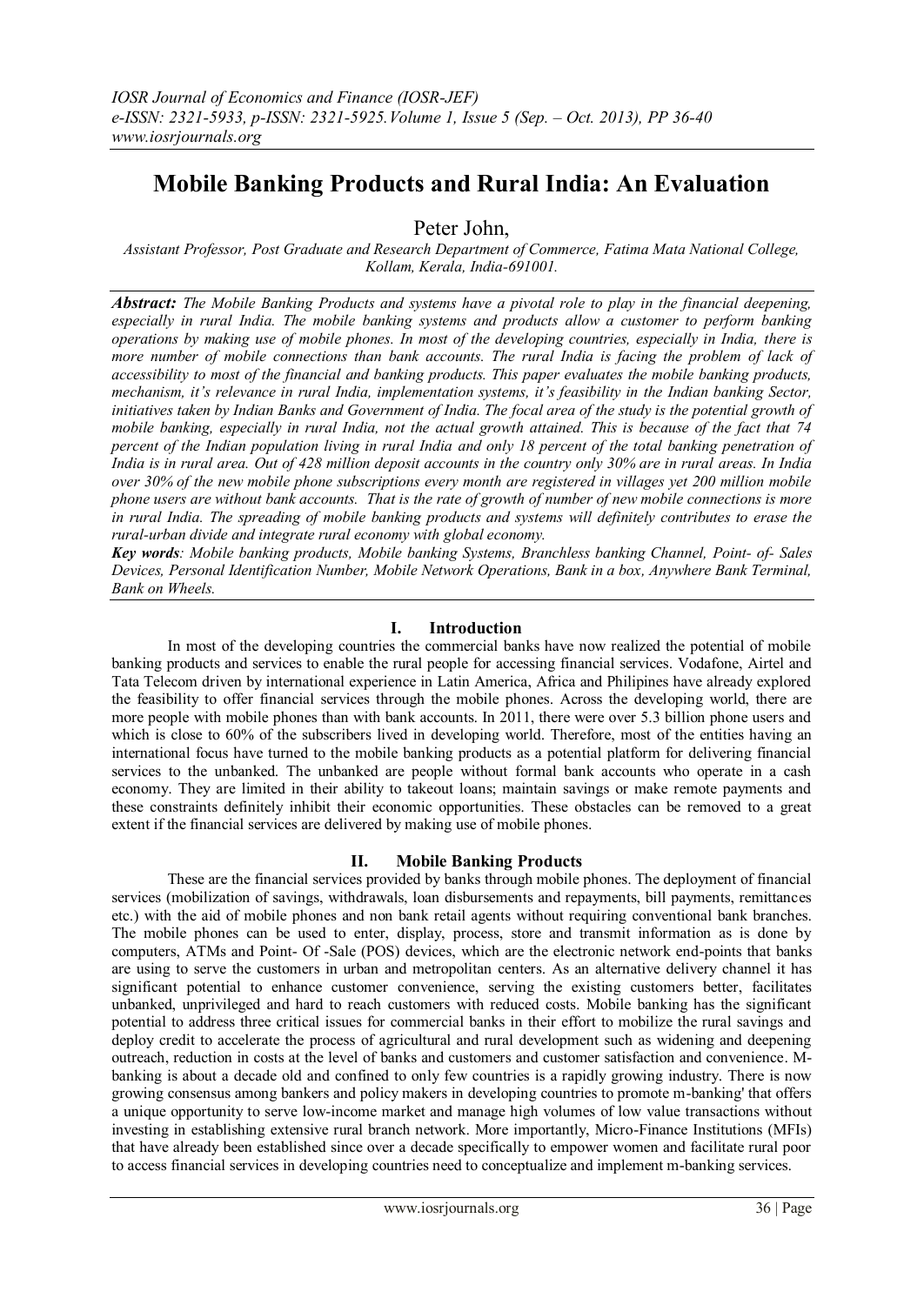### **MOBILE BANKING MECHANISM**

 To access m-banking facility, a customer has to visit a bank's branch or an agent accredited by the bank where he is properly identified as required by the law. He furnishes required information in the form, such as his name, address and mobile phone number and he provides an acceptable form of identification. Or, if he has already a bank account, he can register for mobile banking through a mobile phone by sending a text message to a particular number. Once the bank account is opened, the bank transmits the mobile-banking application wirelessly to the customer's phone. Now the customer registers his phone number and selects his personal identification number (PIN). He finds the mobile banking application, which will appear on the main menu of his phone. Once he launches the application, he will be asked to type his PIN. He can now begin transacting. He will be able to receive his salary, remittances and other transfers into his account and he will be able to make payments e.g., pay utility bills. Earlier the customer had to visit bank's branch personally to deposit cash or withdraw cash out of his bank account. If he now wants to withdraw cash then he has to visit the nearest grocery store that is acting as an authorized agent for his bank. The customer launches the application from the phone's menu, puts in his PIN and selects 'Withdraw' from the menu. He will be prompted to select the 'Account' from which he wants to withdraw, he enters the 'Amount' and then enters the 'Phone number' of the grocery store owner. The screen will prompt the customer to confirm the transaction by selecting 'OK' or replying his PIN. Both the customer and the store owner will get a message confirming that the customer's account is debited and the amount is transferred to the store owner's account.

### **IMPLEMENTATION OF MOBILE BANKING**

 For the successful implementation of m-banking, certain key factor are necessary, which are: (I) Committed Bank Management and its motivated, trained and empowered staff demonstrating the capability to manage the change, (ii) Viable business case focusing customer value proposition and driven by business demands, effective MIS, and efficient internal control system and not simply by the potential opportunities offered by technology, (iii) An enabling regulatory and development environment. Regulatory framework put in place by the Government and Central Bank in the country may need to be well defined and work as enabling environment to establish m-banking project. Two necessary but not sufficient' regulatory conditions must be in place such as authorization to use retail agents as cash-in/cash-out points and development of risk-based antimoney laundering and combating financing of terrorism rules adapted to the realities of remote transactions conducted through agents, (iv) Demonstrated and proven technology, with access to competent technology maintenance suppliers and well-functioning and stable MIS that can be integrated with the new technology. For customers, mobile banking presents a delicate balance between a conceptually powerful opportunity [being able to transact anytime, anywhere] and practical challenges (finicky menu sequences on a small screen and tiny buttons). With few exceptions, implementation of *m* -banking suffered seriously since many banks launched it without properly understanding customers' problems, how to address those problems, choosing a technology without identifying its purpose or implementing it without thorough analysis of its impact on the banks and customers or using the technology solutions without, changing their operations. Mobile Network Operators (MNOs) and some large banks have established m-banking projects as a part of their business on commercial scale, Mobile operator's active involvement is necessary to construct m-banking project to : (i) have *a* customerfriendly, fast, and secure *m-*banking technology since the *m-*banking project needs to work under precarious conditions where people use low end handsets in areas with unreliable wireless connectivity, (ii) facilitate liquidity through a network of cash-in/cash-out agents retained from mobile phone operators' network of massmarket prepaid card retailers to work as cash agents and (iii) develop a highly efficient channel to create awareness of the service, widen customer outreach and mass-market growth and strong branding to overcome natural customer resistance to new technologies and associated security fears.

### **MOBILE BANKING PRODUCTS: A NECESSITY IN RURAL INDIA**

 While looking at the Indian banking Sector, with the implementation of financial sector reforms, the process of computerization in banking industry significantly changed the structure and texture of urban and metropolitan economy. Because of the inadequate formal banking infrastructure in rural areas the poor people in rural areas are inclined to use mobile phones to access the financial products and services. In India the rural population is around 741.6 million (74% of total population) whereas the rural penetration of banking services is only 18% of the total banking services in India. Out of 428 million deposit accounts in the country only 30% are in rural areas (Economic Survey 2012-13). In India over 30% of the new mobile phone subscriptions every month are registered in villages yet 200 million mobile phone users are without bank accounts. Therefore it is the need of the time for the creation of a conducive environment and commitment for the application of mobile banking technology in rural India to erase the rural-urban divide and integrate our economy with the global economy. The branchless banking channels by making use of mobile phones would definitely relieve the rural poor from inconvenient travelling to and waiting in queue at distant branches and save the time and money.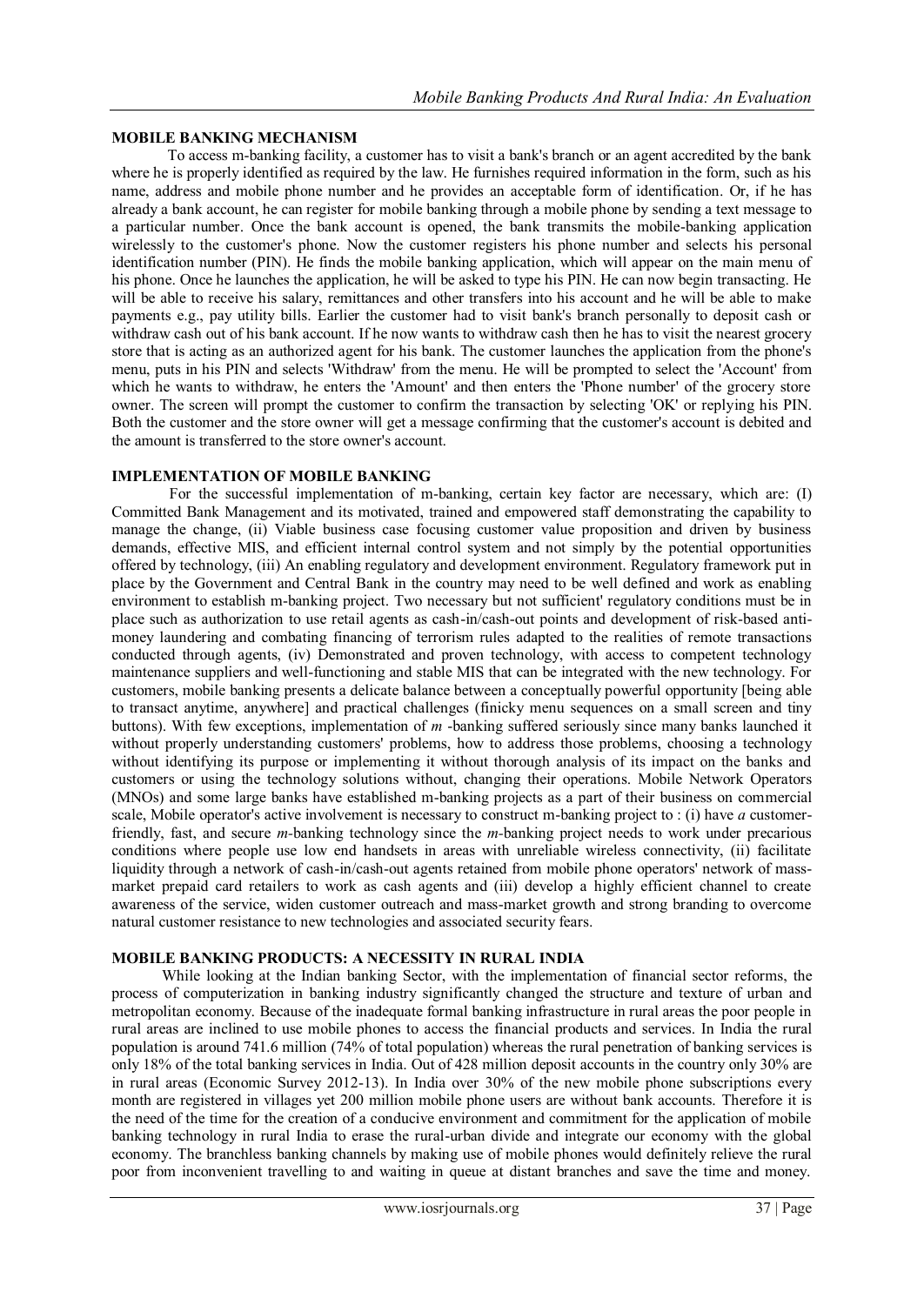Banks and customers have to incur relatively very high costs for accessing financial services especially in rural India. While the Indian Banking Sector have been endeavoring their best to optimally utilize the rural banking infrastructure already created since 1969 for serving the rural population and accelerating the process of agricultural and rural development, the Government's policy on financial inclusion has been aimed at ensuring the monetary benefits to the marginalized sections of the society especially in rural areas through different banking products with ease, on time, without any leakages and intervention of middlemen. The evidences from the rural populations of developing nations shows the mass access to banking services such as mobilization of savings, withdrawals, loan disbursements and repayments, bill payments, remittances etc. From the international experience, Indian banks need to develop strategic action plans to harness mobile banking potential to enhance customer satisfaction and convenience, facilitate unbanked, unprivileged and hard to reach customers to access banking services at reduced costs.

#### **MOBILE BANKING PRODUCTS: INITIATIVES OF INDIAN BANKS**

 Acknowledging the importance and responding to the initiatives of RBI on m-banking facility banks have begun to adopt Solutions such as biometric smart cards, mobile technology, point of sale and mobile bank to reach hundreds of the last-mile villages:

 SBI conducted pilot projects in Mizoram, Meghalaya, Andhra Pradesh and Uttarakhand and developed a mobile banking kit called 'bank in a box' that comprises cell phone acting as a Point-Of-Sale [POS] machine, a finger print reader and a tiny printer-. This is used for opening 'no-frills' –accounts that are on smart cards issued to clients.

 Corporation Bank initiated pilot projects on branchless banking in Karnataka, Andhra Pradesh, Tamil Nadu and Goa, surveying villages, assisting rural households to open bank accounts and issuing smart cards. It operationalised branchless banking units in 1200 villages during 2009-10 and mobilized deposits of? 25.97 crore by opening 'no-frill' accounts of about 5.47 lakh customers who were issued smart card keeping in view RBI's requirements of KYC/AML.

 Indian Bank, Andhra Bank, SBI, State Bank of Hyderabad, Union Bank, Axis Bank, HDFC and Canara Bank are other banks using smart card-based technology solutions.

 Integra offers iMFAST (Integra Mobile Financial Applications Secure Terminal), a portable teller machine that performs simple banking functions in rural areas. Operated by BCs in villages, the iMFAST solution, a hand-held terminal handling transactions concerning deposit, RD, withdrawal, loans, insurance, bill payments and booking train/bus tickets in rural areas, is currently used in over 500 locations by 15 banks (including Bank of Baroda, Canara Bank, Central Bank of India, Indian Bank and Vijaya Bank). Integra has issued ATM cards to three lakh customers in Karnataka, Madhya Pradesh, Tamil Nadu, Kerala, Andhra Pradesh, Maharashtra, Uttar Pradesh, Sikkim and Jharkhand.

 HDFC Bank's "Anywhere Bank Terminal" at locations of Business Correspondents, besides 'Bank on Wheels' launched in 13 States (including Bihar, M.P., Rajasthan and U.P.) exclusively for the rural market facilitates low-income unbanked and underprivileged households to access financial services at affordable cost at their doorsteps using biometric ATMs. Bank reached more than six lakh customers beyond 200 km from its branches using the technological platform.

 Grameen Financial Services piloted m-banking in Bangalore with 100 borrowers in partnership with Mcheck (Bangalore-based technology provider). After two years, it served more than 3,30,000 rural clients and planned to reach over two million by 2012. GFS incorporated technology, using Mifos, open source software developed by Aditi Technologies specifically for MFIs.

 Union Bank of India added thousands of customers in remote villages through its BCs, such as Infrastructure Leasing and Financial Services, Drishti and Basix.(8) Under NREGS, banks in Andhra Pradesh conducted pilot projects to test 'leakage proof routing payments electronically to beneficiaries' accounts and transfer payments to the laborers through smart cards-based savings accounts.

 Zero-M.A.S.S. Foundation in Karnataka launched a new generation biometric fingerprint authentication based solution, which has reached five million customers including beneficiaries of social security, pension scheme, NREGS, and SHG members in 18 States. The product suite, 'ZERO' is an end-to-end payment system to serves customers with small-value transactions including cash-in/cash-out, cashless transactions and remittances leveraging the security and connectivity of new generation mobile phones.

 Ekgaon technologies offer software for accounting and MIS in case of SHG-based financial intermediation.

 BASIX, in collaboration with banks, has set up physical infrastructure in the form of kiosks, which provides financial services and help local population to secure essentials and maintain contact with external world through Internet connectivity.

 Mcheck provides services mostly to women, which include bank deposits, withdrawals, loan repayments, account balance and kirana shop payments. Mcheck has a vision to bring together the entire ecosystem of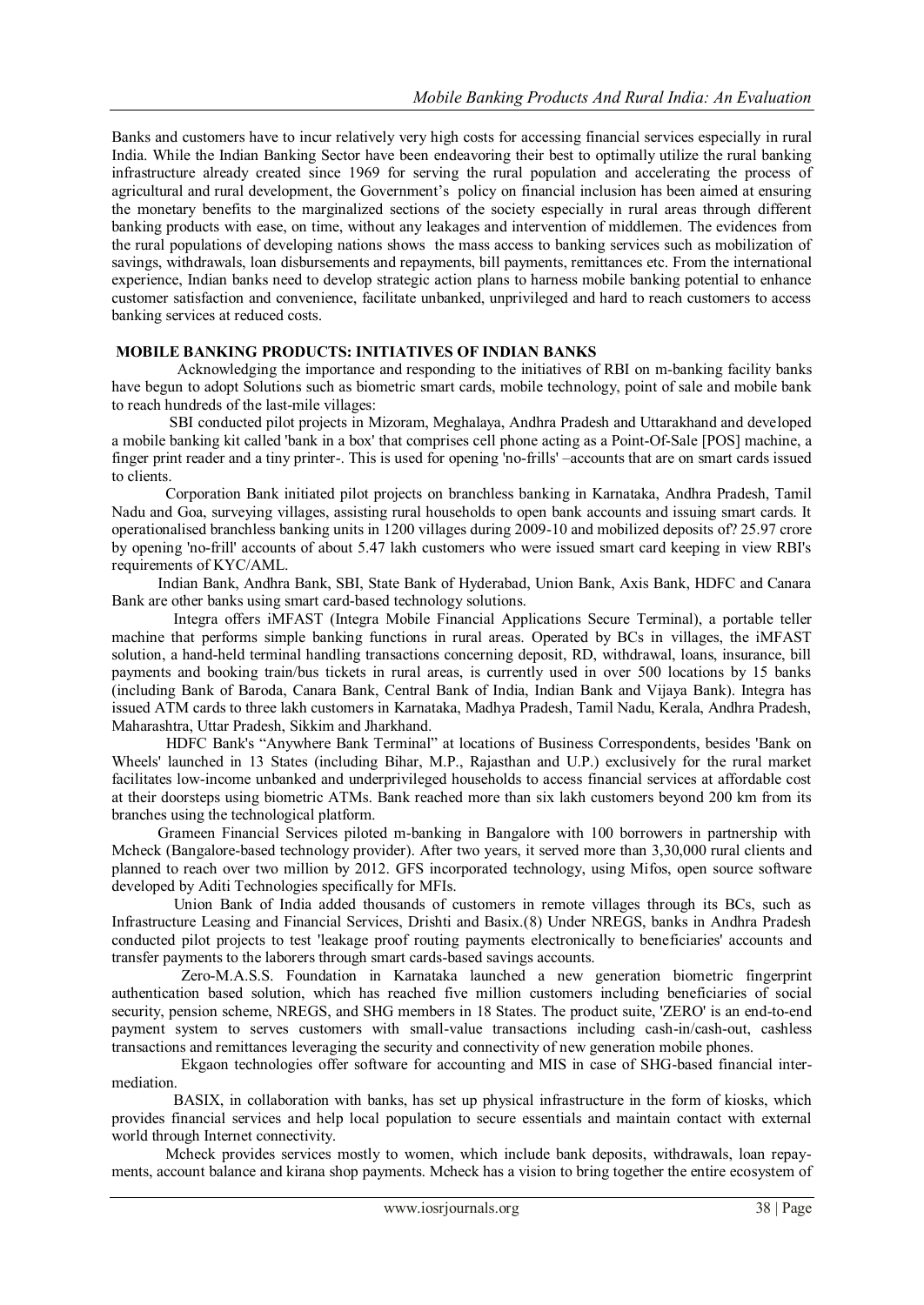partners across the banking sector, banking service providers, as well as telecom operators to serve the base of users.

 In 2009, MYRADA with the support of NABARD developed NABYUKTI, software to generate simplified MIS for promoting and linking SHGs.

#### **MOBILE BANKING PRODUCTS: GOVERNMENT INITIATIVES**

 The Government of India and RBI having been committed to evolve a policy framework for optimum utilization of low cost mobile technology to accelerate the access of the poor households to banking and financial services have initiated, inter alia, following measures to encourage banks to adopt m-banking technology.

 (1) In January 2006, the RBI permitted banks to utilize the services of NGOs, MFIs set-up under Societies/ Trust Act, Cooperative Societies Act and Section 25 Companies, registered NBFCs not accepting public deposits and post offices to act as Business Correspondents to provide banking services to clients on behalf of a bank, which include collection of small value deposits, disbursal of and recovery of loans of small value of principal and interest, receive and send small value remittances; cross-sell third party products such as micro-insurance, mutual funds and pension products, and engage in bill payments for services.

 (2) RBI issued guidelines on m-banking transactions in October 2008 and has given approval to 32 banks to provide m-banking facility in the country, of which 21 have started providing these services.

 (3) Established the Financial Inclusion Technology Fund with an overall corpus of Rs.5000 million to enhance investment in Information Communication Technology aimed at promoting financial inclusion, stimulating the transfer of research and technology in financial inclusion, increase the technological absorption capacity of financial service providers/users and encourage an environment of innovation and cooperation among stakeholders. The eligible activities, among others, cover : (i) encouraging user friendly technology solutions, (ii) providing financial support to technological solutions aimed at providing affordable financial services to the disadvantaged sections of the society (iii) creating a common technology infrastructure with comprehensive credit information, (iv) funding support to technologies facilitating the documentation for processing of loans, (v) providing viability gap/pilot project funding for unproven but potential technological interventions, (vi) conduct of studies, consultancies, research, evaluation studies relating to technological interventions for financial inclusion (vii) promoting seminars, conferences and other mechanisms for discussions, dissemination relating to financial inclusion technological interventions (viii) publication of financial inclusion technology literature and publicity material, (ix) Capacity building of persons of banks, post offices, State Government departments, MFIs, NGOs, Voluntary Associations and other stakeholders.

 (4) Established the Financial Inclusion Fund with an overall corpus of Rs. 5000 million to support developmental and promotional activities with a view to securing greater financial inclusion, particularly among weaker sections, low-income groups and in backward regions/hitherto unbanked areas. The eligible activities, among others, cover (i) funding support for capacity building inputs to Business Facilitators and Business Correspondents.

 (5) Established the Institute of Development Banking Research and Technology, Hyderabad, which has worked on several of technologies with a view to providing information to the banking and financial system. The institute has issued advisories to banks on types of software solutions that are required and also the issues relating to secure connectivity between the point of transactions and the base branch.

 (6) The RBI Committee on Electronic Benefits Transfers suggested providing to each client Unique ID to prevent fraud.

## **III. Conclusion**

 The factual information and resultant evaluations revealing and substantiating the potential of mobile banking in India in order to ensure more meaningful inclusive banking and financial practices. With the implementation of Financial Sector Reforms the process of computerization in the banking industry significantly changed the structure and texture of urban and metropolitan economy. Now, it is the need of the time for concern and commitment to create enabling environment for application of m-banking technology in rural India to erase the rural-urban divide and integrate rural economy with global economy.

#### **References:**

- [1]. Bhattacharya, Hrishikes. (1998). Banking Strategy Credit Appraisal and Decisions A Risk Return Framework. Delhi: Oxford University Press Indian Institute of Banking and Finance, Mumbai. (2010).
- [2]. Atiya Parveen, Sobia Habib & Saoud Sarwar "*Mobile Commerce - New Way to Business*" International Journal of Research and Development - A Management Review (IJRDMR) 2012Volume-1, Issue – 1, PP 37-40.
- [3]. Banking Products and Services October 2010 Indian Institute of Banking and Finance, Mumbai. (2010), Banking Products and Services – October 2010.
- [4]. Economic division, Department of Economic Affairs, Ministry of Finance, Government of India. (February 2013), Economic Survey 2012-2013.